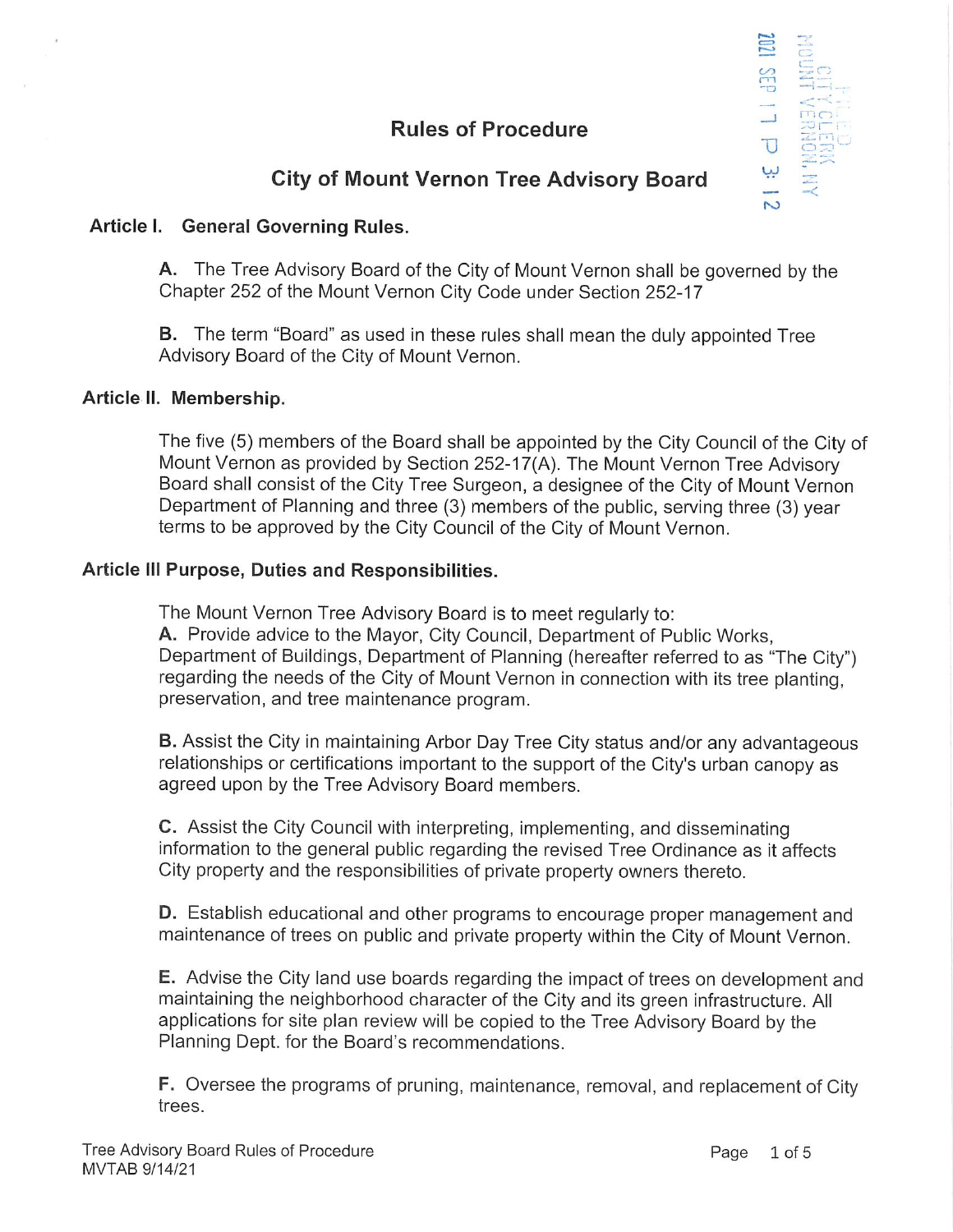G. Regularly update and maintain the list of permitted trees to be planted in the City.

H. Carry out studies or investigations and make recommendations regarding trees and the land development process as the City may request or as self-initiated by the Tree Advisory Board from time to time.

1. Pursue grant monies for the Tree Fund Escrow Account and participate in financial decision-making related to the Tree Fund Escrow Account.

J. Review proposed new regulations and amendments of the Tree Ordinance and advise the City about their impact and effectiveness.

## Article IV. Officers, Staff and Duties.

A. Officers. The officers of the Board shall include a Chairperson and Vice Chairperson.

B. Chairperson. The Chairperson shall be elected by the members of the Board for a term of one (1 ) year. The Chairperson shall perform all duties required by law, ordinance, and these rules. The Chairperson shall preside at all meetings of the Board and have the privilege of initiating motions and the privilege of voting on all matters before the Board. These same privileges shall be extended to the Vice Chairperson. The Chairperson shall decide on all points of order and procedures unless a different determination on a point of order or procedure is requested by a Board member and seconded by another Board member and there is a majority vote of all Board members present supporting a different determination than that of the Chairperson. The Chairperson shall appoint any subcommittees deemed necessary to carry out the business of the Board.

C. Vice Chairperson. The Vice Chairperson shall be elected by the members of the Board for a term of one (1) year. In the event of the absence of the Chairperson, the Vice Chairperson shall be prepared to serve as the Chairperson with all attendant powers and duties of such position until such time as the Chairperson is in a position to resume his or her duties.

D. Administrative and Technical Support Staff. Provided by the City of Mount Vernon Department of Public Works it is the technical, secretarial, and other support as the Board may reasonably require in the conduct of its business. This includes the maintenance of minutes and records, the preparation of an agenda for all meetings, the providing of notice of all meetings, attendance to the correspondence of the Board.

E. Legal Advisor. The City of Mount Vernon Corporation Counsel shall serve the Board as legal staff.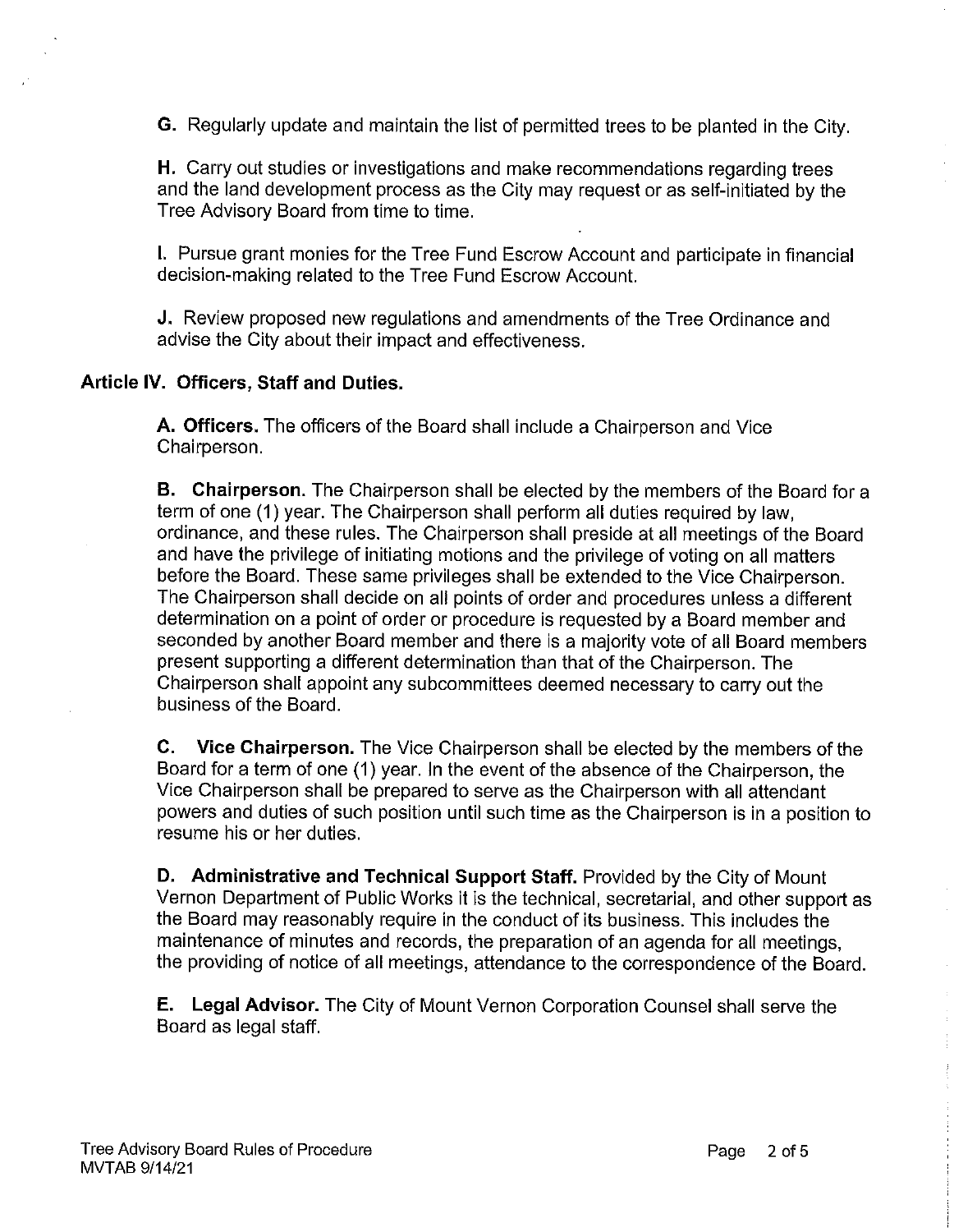## Article V. Board Attendance and Voting.

A. Attendance. It is the responsibility of each member to inform the Chairperson when and for what reason a member will be absent from a meeting. If a member is absent for three (3) or more regular meetings in any twelve (12) month period, the Chairperson shall contact said member to determine whether the Board shall seek a permanent replacement by informing the City Council of the situation.

B. Quorum. A Quorum shall consist of four (4) Board members. A majority vote of those constituting a quorum shall be sufficient to decide all matters which come before the Board.

C. Recusal. A Board member who is part of a quorum of the Board during the consideration of any matter, but not participating in the discussion or vote on a specific matter because of a conflict of interest, shall be considered present for quorum purposes but absent from the voting on that specific matter. All recusals must be on the record, with reason(s) indicated and should be disclosed prior to any presentation/discussion of Board members.

D. Voting. A vote shall be taken by the Chairperson and a majority vote of a quorum of the Board members is required for approval of all motions. A tie vote shall be deemed as a denial of the motion. A motion that fails by a majority vote shall not be deemed as approval of the opposite position. A new motion must be made to approve the opposite position, with any amendments and conditions. A record of the vote shall be kept as part of the minutes of the meeting.

## Article Vl. Meeting.

A. Regular Meetings. The Board's regular meetings shall be held on the first (1st) and third (3rd) Thursday of each month beginning at 4 p.m. in the City of Mount Vernon Memorial Room or at an alternate site and/or time designated in advance of the meeting and contained in the meeting notice. The Chairperson or a majority of the Board may make any cancellations or meeting changes with an advanced notice of no less than two (2) days prior to the meeting.

B. Special Meetings. The Chairperson or a majority of the Board may call a special meeting at any time with two (2) calendar days' notice. Business other than the specific stated purpose shall not occur at a special called meeting.

C. Notice of Meetings. Administrative Support shall notify all Board members of each scheduled meeting at least seven (7) calendar days preceding such meeting through the delivery of a written agenda which shall include all matters to be considered. Notifications of any cancellations and/or meeting changes shall be delivered by a written notice or by telephone.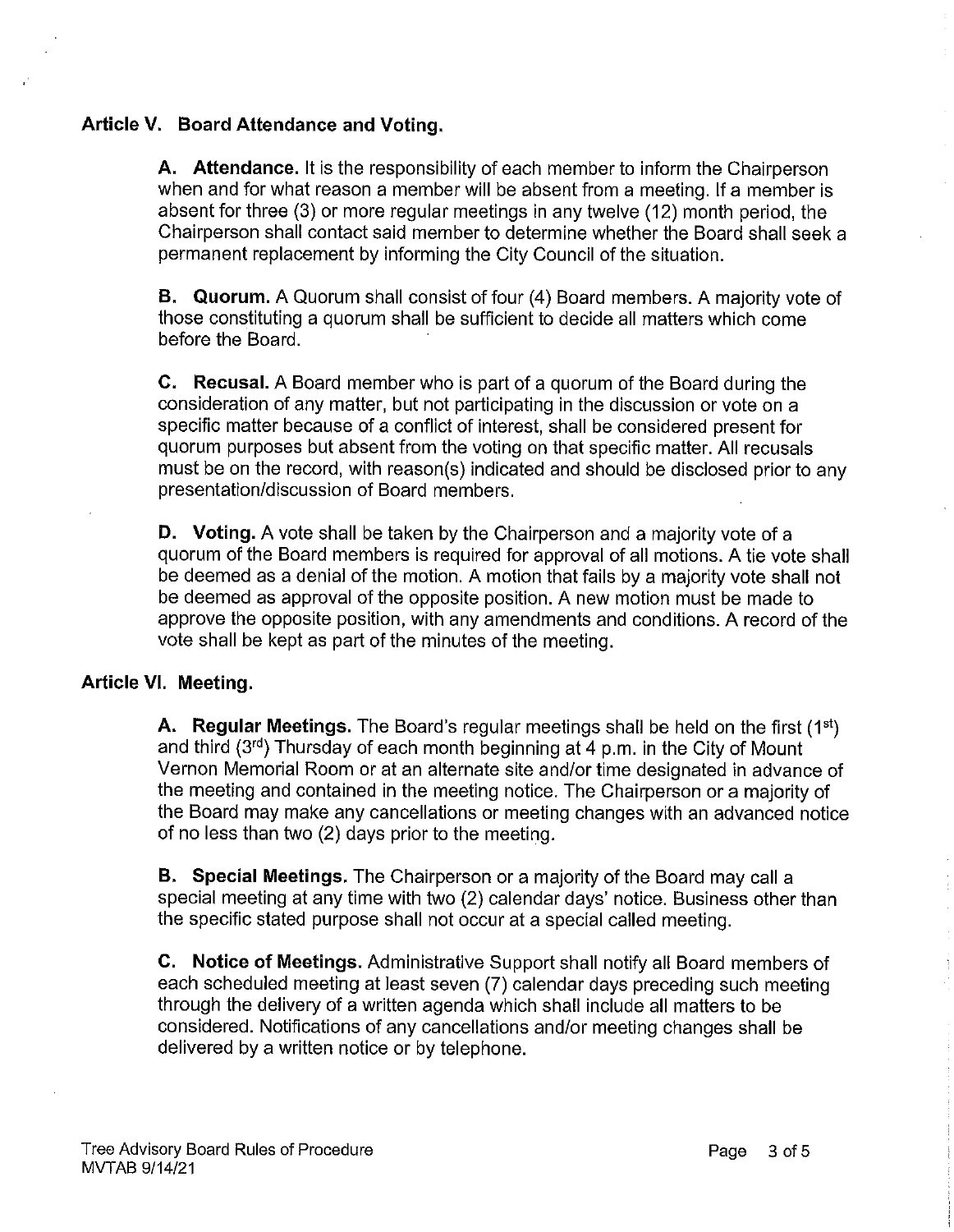## Article Vll. Agenda.

A. All departments, boards or individuals submitting materials to the Board must do so by the submission deadline, which is fourteen (14) days prior to the regularly scheduled meeting.

B. Included among the materials to be submitted to the agenda shall be:

1. Requests for tree removal permits [submitted by Buildings Department and/or Department of Public Works],

2. Applications for subdivision, site plan and special use permits [submitted by the Architectural Review Board and the Planning Board],

3. Financial reports from the Tree Fund Escrow Account [submitted by the Comptroller].

#### Article Vlll. Proceedings.

## A. Order of Business.

- 1. Notation of attendance/roll call.
- Consideration of minutes of previous meetings and approval of the minutes.
- 3. Old business.
- 4. New business.
- 5. Announcement/scheduling of the next meeting date.
- Adjournment.

B. The parliamentary rules contained in Robert's Rules of Order shall govern the proceedings at the meetings of the Board unless otherwise provided by statue or by these rules.

## Article IX. Recommendations.

A. The Board may make recommendations on issues or applications being considered by City Agencies or other City Boards on matters in accordance with their related powers and duties as outlined in Chapter 252 of the Code of the City of Mount Vernon. The Board shall handle recommendations in the following manner:

- 1. Recommendations will be based solely on information provided to the Board.
- 2. All Board recommendations are only advisory.

3. The Board shall provide a written advisory opinion indicating the basis for its determination. In those instances where the Board makes a negative or unfavorable recommendation to the referring board or agency, those reasons must be articulated in the written report.

4. The Board may ask the City Agencies or City Boards to provide additional background information as needed that will aid in the Board's determination of its written advisory opinion.

B. The Board may advise the City on 'projects and spending that come under the purview of the Tree Fund Escrow Account.